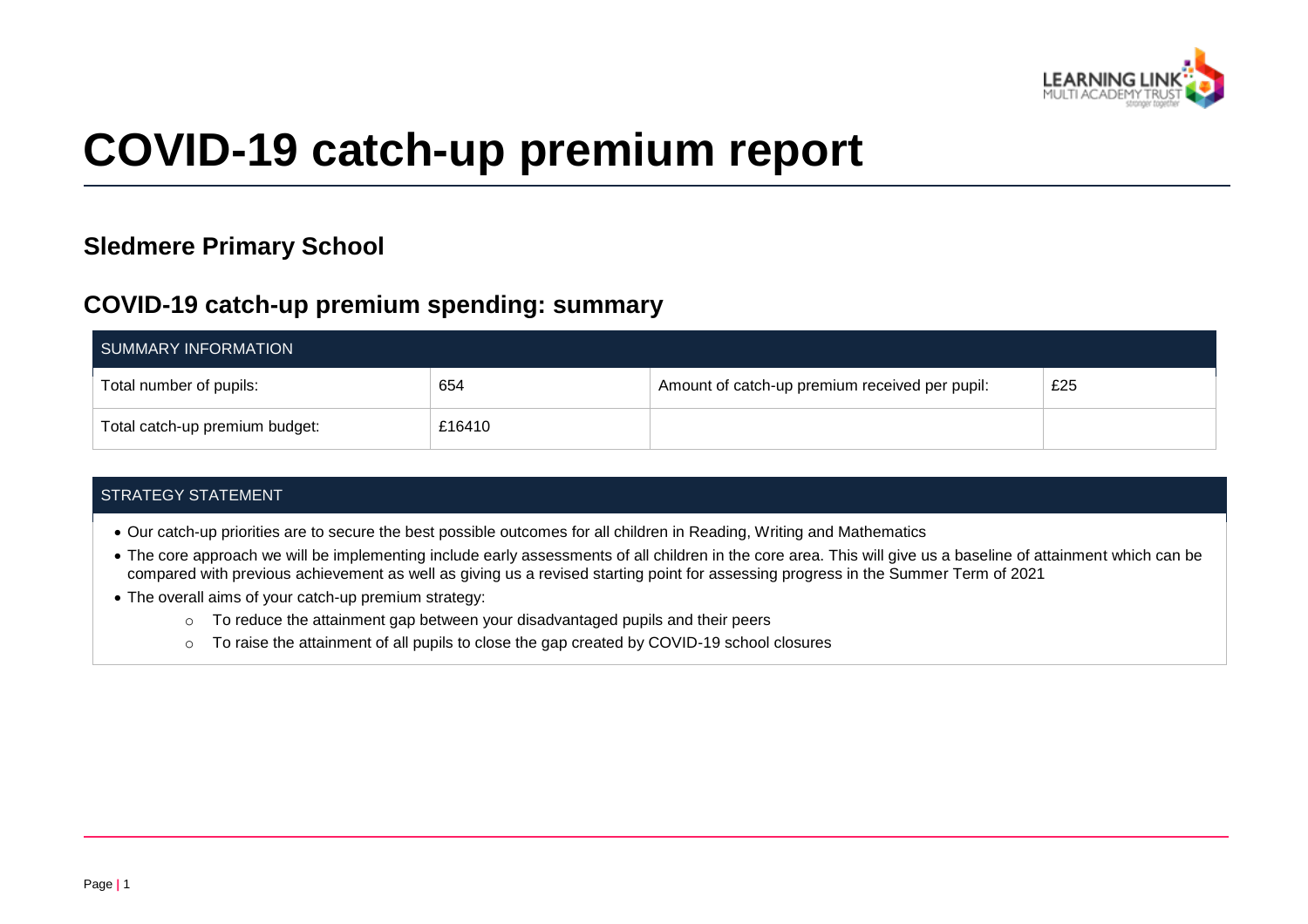# **Barriers to learning**

| <b>BARRIERS TO FUTURE ATTAINMENT</b> |                                                                                                                                                                                                     |  |  |  |
|--------------------------------------|-----------------------------------------------------------------------------------------------------------------------------------------------------------------------------------------------------|--|--|--|
|                                      | Academic barriers:                                                                                                                                                                                  |  |  |  |
| A                                    | Accurate and consistent progress through each stage as a result of consistently good teaching and learning (-1.07 Reading Progress 2019; -0.09<br>Writing Progress 2019; -2.66 Maths Progress 2019) |  |  |  |
| B                                    | Age-related attainment is below average on-entry to school (57% GLD 2019 School vs 72% GLD 2019 National)                                                                                           |  |  |  |
| С                                    | Some children on entry to school need further development in communication, vocabulary and receptive language (Internal speech and language<br>assessments demonstrate this)                        |  |  |  |

| ADDITIONAL BARRIERS |                                                                                                            |  |  |
|---------------------|------------------------------------------------------------------------------------------------------------|--|--|
| External barriers:  |                                                                                                            |  |  |
|                     | Low attendance for groups of children across the school is hindering their academic achievement.           |  |  |
|                     | There are a number of families who require additional support from outside agencies.                       |  |  |
|                     | There are a significant number of children from deprived postcodes with English as an additional language. |  |  |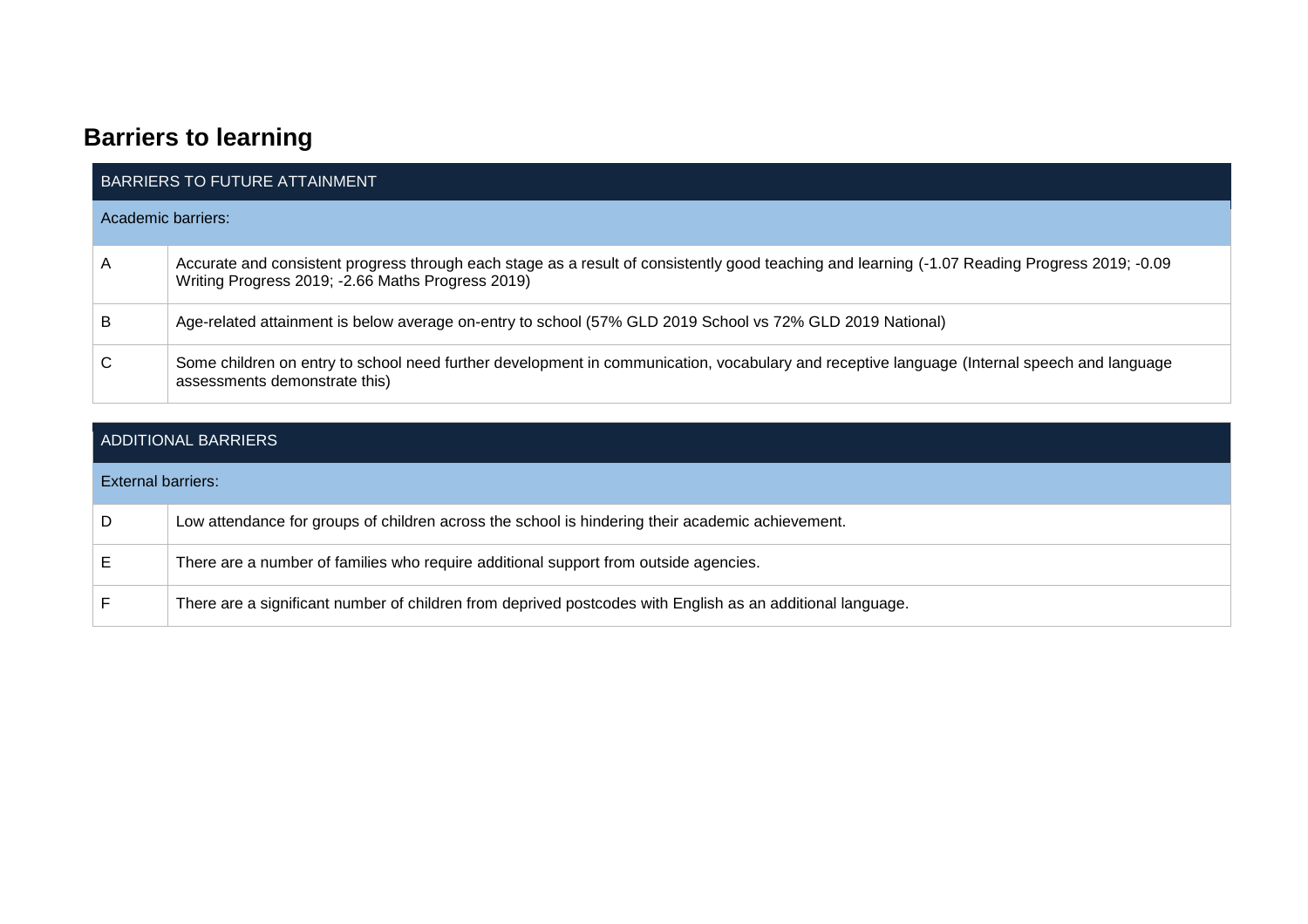| Planned expenditure for current academic year |  |
|-----------------------------------------------|--|
|-----------------------------------------------|--|

| Quality of teaching for all                                                                                                                                                      |                                                                                                                                                         |                                                                                                                                                     |                                                                                                                                                                                                                                                                                       |                                                                                                      |                               |
|----------------------------------------------------------------------------------------------------------------------------------------------------------------------------------|---------------------------------------------------------------------------------------------------------------------------------------------------------|-----------------------------------------------------------------------------------------------------------------------------------------------------|---------------------------------------------------------------------------------------------------------------------------------------------------------------------------------------------------------------------------------------------------------------------------------------|------------------------------------------------------------------------------------------------------|-------------------------------|
| <b>Action</b>                                                                                                                                                                    | Intended outcome and<br>success criteria                                                                                                                | What's the evidence and rationale<br>for this choice?                                                                                               | How will you make sure it's<br>implemented well?                                                                                                                                                                                                                                      | <b>Staff lead</b>                                                                                    | When will you<br>review this? |
| Focus on reading<br>strategies and a<br>consistent approach<br>across school<br>Increase use of<br>elements of RWI<br>approach to teaching of<br>reading in EYs & Key<br>Stage 1 | All pupils to show<br>progress in their skills<br>with reading<br>Progress measure<br>from Spring to<br>Summer assessment                               | Reading is at the core of the<br>curriculum. (On average, reading<br>comprehension approaches deliver<br>an additional six months' progress<br>EEF) | Focused training for teachers.<br>Coaching for teachers especially<br>those early in their career. Gap<br>coverage analysis. Monitoring of<br>reading lessons to ensure quality.<br>Ongoing progress of pupils with<br>reading<br>Purchase resources and new books<br>for EYs and KS1 | <b>SLT Members</b><br>H Karam<br>J Hawthorne<br>C Aket<br>S Samra<br>J Hillery<br>D Fance<br>P Bravo | Weekly                        |
| Focus on writing<br>strategies and<br>increasing stamina<br>including a consistent<br>approach across<br>school                                                                  | All pupils to show<br>progress in their skills<br>with writing and an<br>increase in stamina<br>Progress measure<br>from Spring to<br>Summer assessment | Writing is a skill that the children<br>have missed out due to lockdown                                                                             | Focused training for teachers.<br>Coaching for teachers especially<br>those early in their career. Gap<br>coverage analysis. Monitoring of<br>writing lessons to ensure quality.<br>Ongoing progress of pupils with<br>writing                                                        | <b>SLT Members</b><br>H Karam<br>J Hawthorne<br>C Aket<br>S Samra<br>J Hillery<br>D Fance<br>P Bravo | Weekly                        |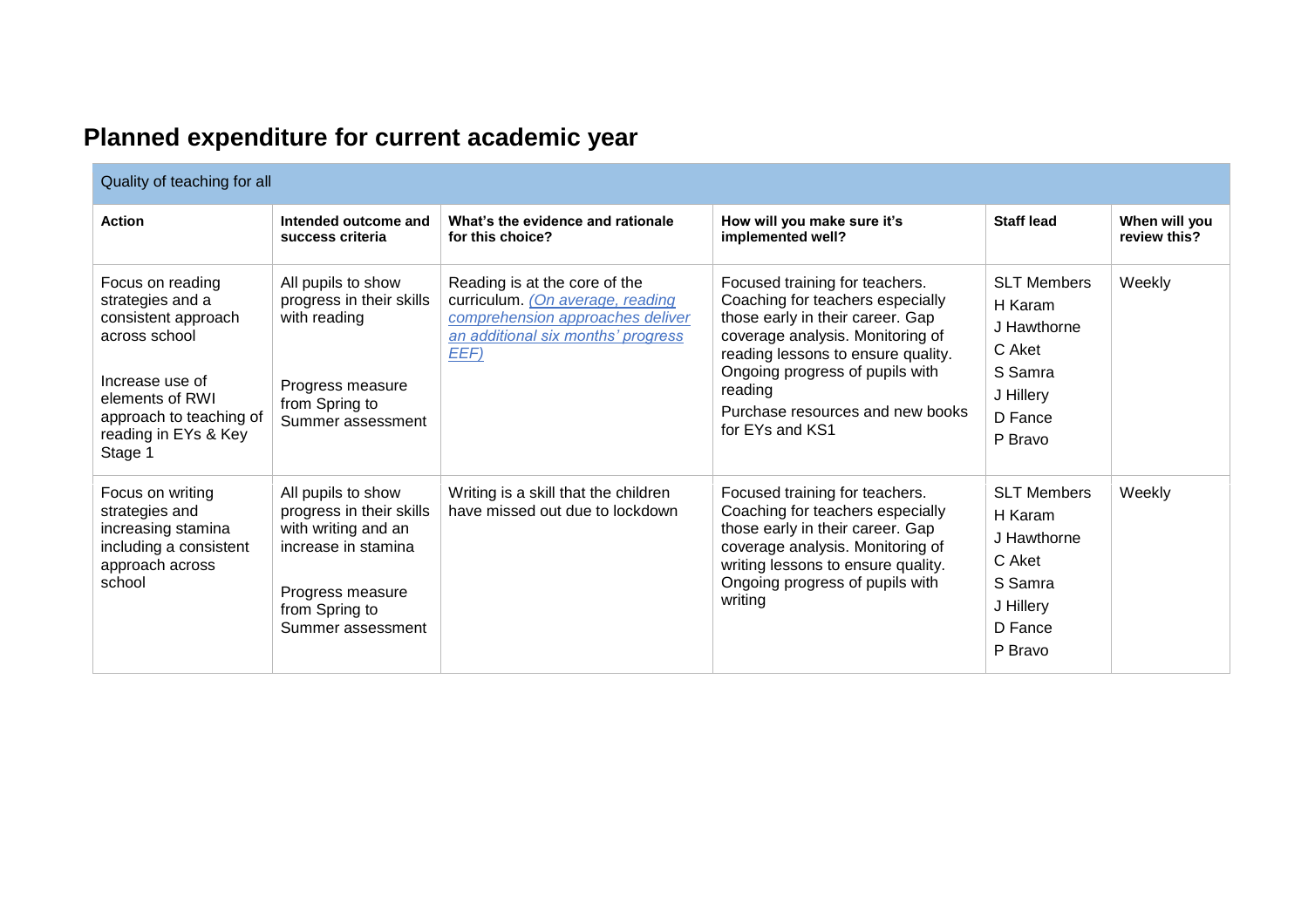| Focus on mathematic<br>skills and strategies<br>that children have<br>missed out due to<br>lockdown including use<br>of manipulatives | All pupils to show<br>progress in their<br>mathematical skills<br>Progress measure<br>from Spring to<br>Summer assessment          | Children have missed out on using<br>manipulatives to support their<br>mathematical understanding of<br>concepts<br>Learning from 2020: Four Covid-<br>safe innovations maths teachers<br>have devised to put evidence-based<br>strategies into effect - EEF link to<br>two guidance reports                | Focused training for teachers.<br>Coaching for teachers especially<br>those early in their career. Gap<br>coverage analysis. Monitoring of<br>writing lessons to ensure quality.<br>Ongoing progress of pupils with<br>maths | <b>Maths Lead</b><br>C Aket                                          | Weekly                        |
|---------------------------------------------------------------------------------------------------------------------------------------|------------------------------------------------------------------------------------------------------------------------------------|-------------------------------------------------------------------------------------------------------------------------------------------------------------------------------------------------------------------------------------------------------------------------------------------------------------|------------------------------------------------------------------------------------------------------------------------------------------------------------------------------------------------------------------------------|----------------------------------------------------------------------|-------------------------------|
|                                                                                                                                       |                                                                                                                                    |                                                                                                                                                                                                                                                                                                             |                                                                                                                                                                                                                              | Total budgeted cost:                                                 | £6000                         |
| Targeted support                                                                                                                      |                                                                                                                                    |                                                                                                                                                                                                                                                                                                             |                                                                                                                                                                                                                              |                                                                      |                               |
| Action                                                                                                                                | Intended outcome<br>and success criteria                                                                                           | What's the evidence and<br>rationale for this choice?                                                                                                                                                                                                                                                       | How will you make sure it's<br>implemented well?                                                                                                                                                                             | Staff lead                                                           | When will you<br>review this? |
| From assessments, we<br>are providing targeted<br>intervention support<br>prioritising Reading<br>and Maths                           | All pupils to recover<br>any gaps in learning.<br>Pupils to have<br>ongoing feedback on<br>successes and areas<br>for development. | Assessment can help teachers<br>determine how to most effectively<br>support their pupils.<br>(Feedback studies tend to show very<br>high effects on learning. An increase of<br>an additional 8 months' progress. EEF)                                                                                     | Break out lessons to be timetabled<br>for phonics, reading and maths to<br>support the pupils who have been<br>identified with needs.<br>Teachers to share with pupils,<br>progress through feedback.                        | <b>Head of School</b><br><b>Executive Head</b><br>D Fance<br>P Bravo | Ongoing                       |
| Extra support from<br>outside agencies for<br>identified children.<br>(speech and language,<br>Ed psych, autism and<br>SEND support)  | Pupils with identified<br>SEND barriers to<br>have extra support to<br>close the gaps in<br>learning.                              | SEND pupils and families need the<br>access to outside agencies. Some in<br>greater quantities according to need.<br>This expertise will help us to close<br>the gap in learning for these pupils.<br>(Improving high quality teaching for all<br>pupils will improve outcomes for pupils<br>with SEND EEF) | Monitored by the SENDco and the<br>SENDco Governor. Written report to<br>governors and conversations<br>between SENDco and SEND<br>governor.                                                                                 | Deputy<br>Head/SENDco<br>J Hillery                                   | Half termly                   |
| Total budgeted cost:                                                                                                                  |                                                                                                                                    |                                                                                                                                                                                                                                                                                                             |                                                                                                                                                                                                                              | £8000                                                                |                               |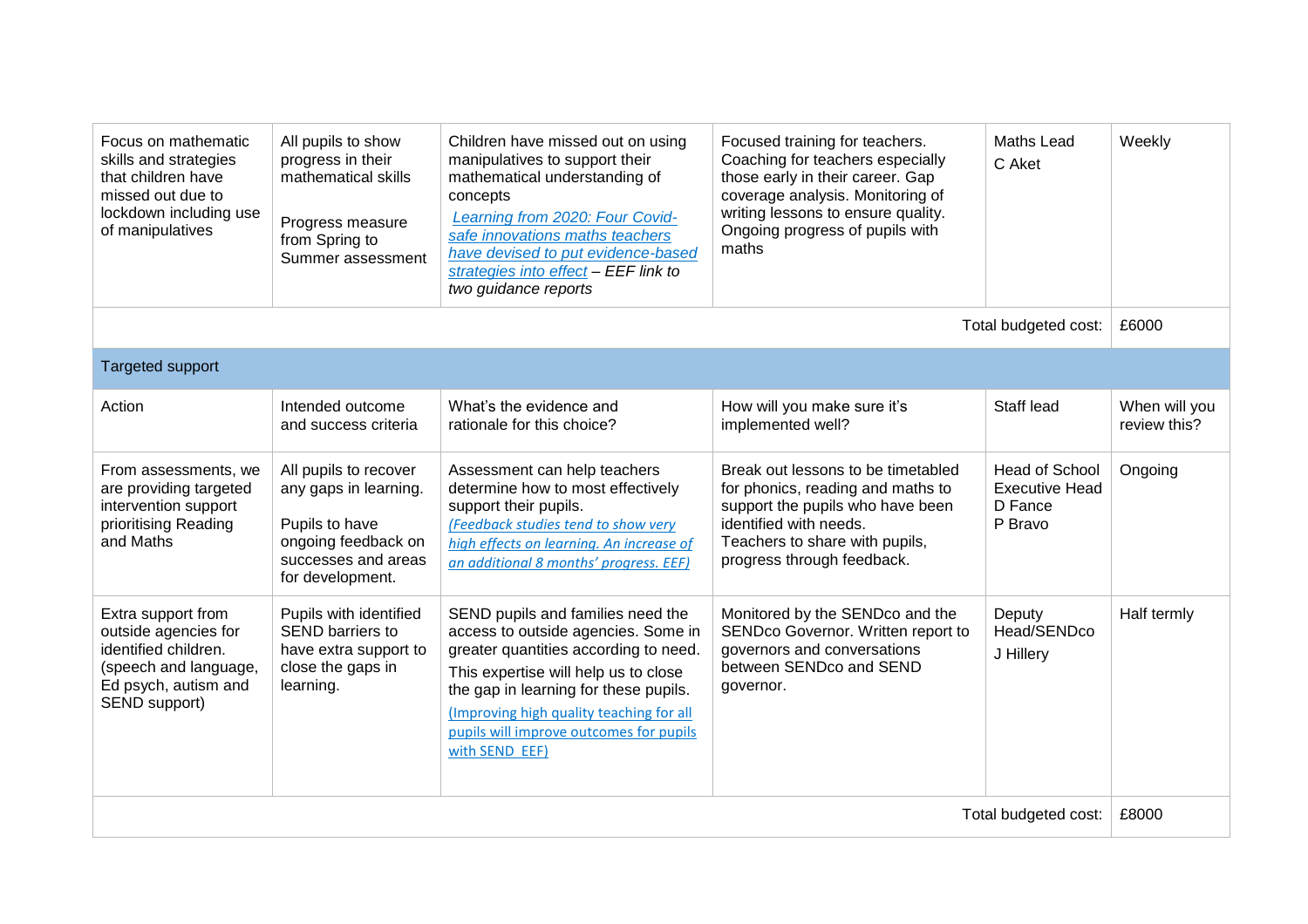| Other approaches                                                                                                                                                                                                                                         |                                                                                                                   |                                                                                                                                                                                                                                                                                                                                                                                                                      |                                                                                                                                                 |                           |                                                                                                        |
|----------------------------------------------------------------------------------------------------------------------------------------------------------------------------------------------------------------------------------------------------------|-------------------------------------------------------------------------------------------------------------------|----------------------------------------------------------------------------------------------------------------------------------------------------------------------------------------------------------------------------------------------------------------------------------------------------------------------------------------------------------------------------------------------------------------------|-------------------------------------------------------------------------------------------------------------------------------------------------|---------------------------|--------------------------------------------------------------------------------------------------------|
| Action                                                                                                                                                                                                                                                   | Intended outcome<br>and success criteria                                                                          | What's the evidence and<br>rationale for this choice?                                                                                                                                                                                                                                                                                                                                                                | How will you make sure it's<br>implemented well?                                                                                                | Staff lead                | When will you<br>review this?                                                                          |
| To support in<br>developing strong<br>systems for remote<br>learning and training to<br>support teachers in<br>delivering high quality<br>lessons.<br>This will include<br>feedback as part of<br>ongoing assessment<br>for both pupils and<br>teachers. | Support with training<br>in remote teaching,<br>modelling, reading,<br>identifying children<br>for extra support. | Providing opportunities for<br>professional development-for<br>example, to support curriculum<br>planning or focused training on the<br>effective use of technology<br>Teacher's need ongoing training to<br>adapt teaching practice in line with<br>current research to ensure that<br>quality teaching is taking place.<br>(Quality of teaching is the single most<br>important driver of pupil attainment<br>EEF) | Monitoring of lesson quality online.<br>Feedback from staff.<br>% of children online.<br>% of children engaged in learning -<br>uploading work. | Head of School<br>D Fance | Ongoing<br>weekly<br>reviews of<br>best practice<br>through<br>networks of<br>schools and<br>research. |
|                                                                                                                                                                                                                                                          |                                                                                                                   |                                                                                                                                                                                                                                                                                                                                                                                                                      |                                                                                                                                                 | Total budgeted cost:      | £2410                                                                                                  |